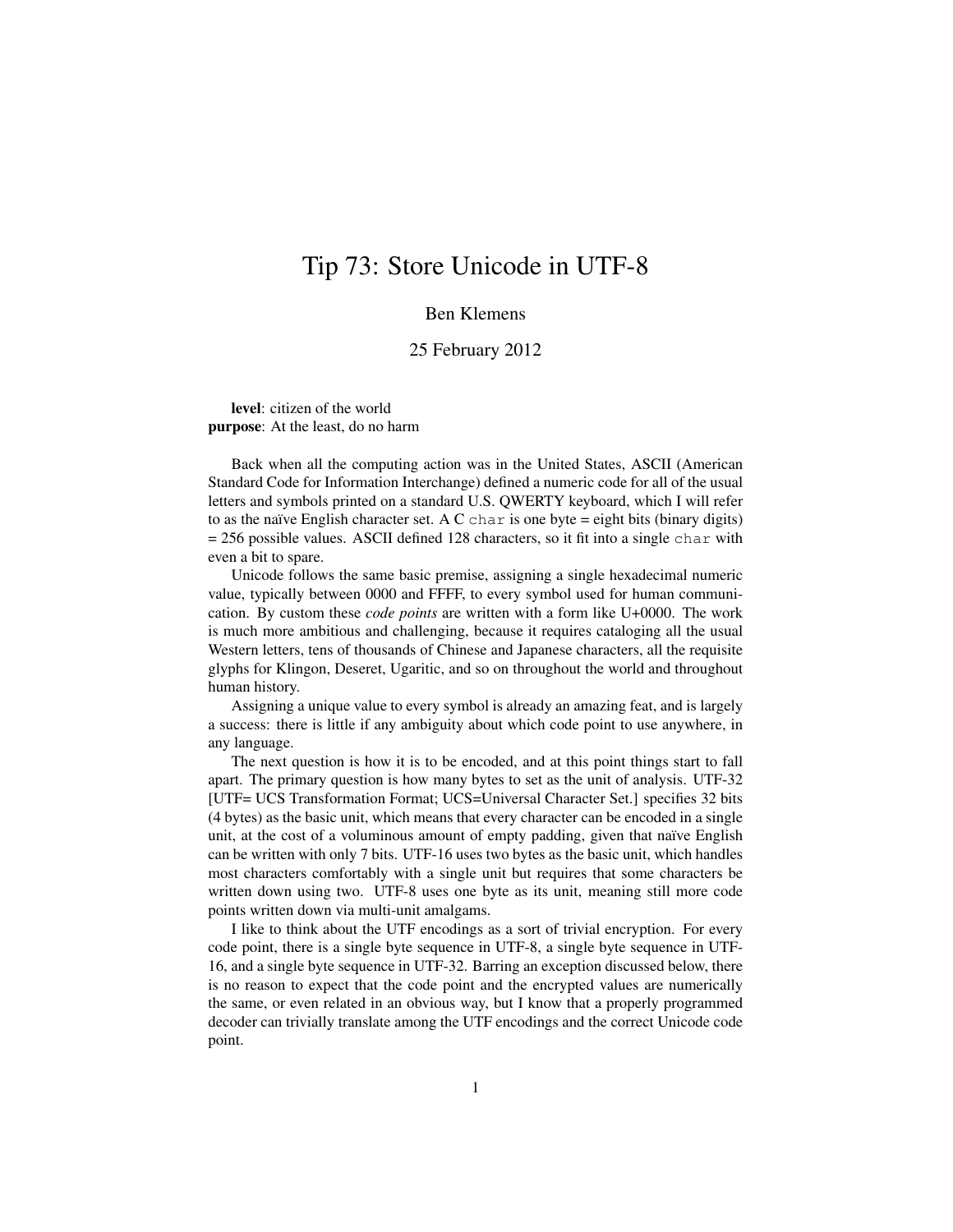So, as the author of a program that needs to communicate with humans who speak all kinds of languages, what are your responsibilities? You need to:

- work out what encoding the host system is using, so that you aren't fooled into using the wrong encoding to read inputs and can send back outputs that the host can correctly decode.
- successfully store text somewhere, unmangled.
- recognize that one character is not a fixed number of bytes, so any base-plusoffset code you write (given a Unicode string us, things like us++) may give you fragments of a code point.
- have on hand utilities to do any sort of comprehension of text: toupper and tolower work only for naïve English, so we will need replacements. [Tune in next time!]

Meeting these responsibilities will require picking the right internal encoding to prevent mangling, and having on hand a good library to help us when we need to decode.

The choice of internal coding is especially easy. UTF-8 was designed for you, the C programmer.

The UTF-8 unit is eight bits, which is what we C coders call a char (for the nonbelievers, C standard §5.2.4.2.1 defines it that way). *It is entirely valid to write a UTF-8 string to a* char ∗ *variable, as with naïve English text.* 

 $*$  The first 128 Unicode code points exactly match ASCII. For example,  $A = ASCII$  $41 = U + 0041$ . Therefore, if your Unicode text happens to consist entirely of naïve English, then you can use the usual ASCII-oriented utilities on them, and if you send your naïve English text to the display claiming it is Unicode in UTF-8, all will work.

 $* U+0000$  is a valid code point, which we C coders refer to as ' $\setminus 0'$ . (Because this is the ASCII zero as well, this rule is a special case of the last one). This is important because C strings need to have exactly one null character marking the end of the string, so UTF-8 strings are valid C char  $*$  strings. [Impish users may send you a string with a null in the middle, but that was a risk with ASCII as well, and users who did that kind of thing don't get to be surprised when their strings get truncated.]

Recall how the unit for UTF-16 and UTF-32 is several bytes long, and for naïve English there will be padding for most of the unit; that means that the first eight bits have very good odds of being entirely zero, which means that dumping UTF-16 or UTF-32 text to a char  $\star$  variable will give you a string littered with null bytes. That is, a UTF-16 or UTF-32 string will only be a valid C char  $*$  string if you are exceedingly lucky.

So we C coders have been well taken care of: UTF-8 encoded text can be stored and copied with the char  $\star$  string type we have been using all along. As long as we are just reading in UTF-8 strings, storing them without modification, and sending them back out to the system, we have no problems. We can even get away with certain basic operations: if you know your text is delimited by an ASCII delimiter, like one of "  $\frac{\tanh x}{\tanh x}$ , ", you can call strtok\_r to split it into substrings, and be confident that you aren't breaking a code point in half.